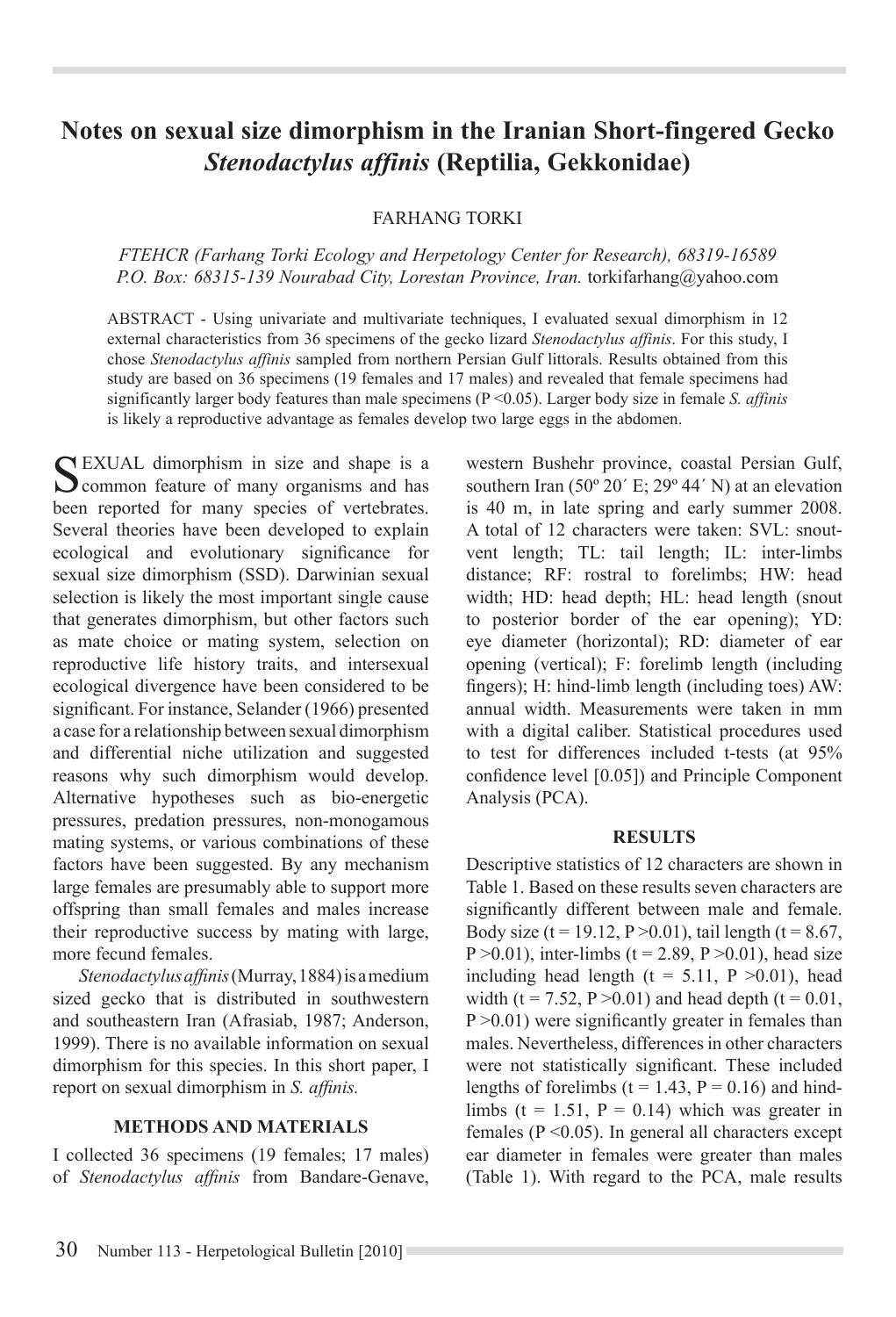|           | <b>SVL</b> | IL    | <b>TL</b> | <b>RF</b> | <b>HW</b> | HL    | HD            | YD   | <b>RD</b> | F     | Н     | AW   |  |
|-----------|------------|-------|-----------|-----------|-----------|-------|---------------|------|-----------|-------|-------|------|--|
|           | Mean 59.04 | 28.64 | 32.73     | 21.10     | 12.09     | 16.94 | 8.55          | 3.18 | 1.20      | 21.71 | 24.53 | 4.68 |  |
| SEM 0.35  |            | 0.38  | 0.3       | 0.49      | 0.21      | 0.15  | 0.11          | 0.04 | 0.03      | 0.47  | 0.45  | 0.1  |  |
| Min 55.89 |            | 26.2  | 30.81     | 18.51     | 10.89     | 15.45 | 7.41          | 2.95 | 1.03      | 19.1  | 22.01 | 3.45 |  |
| Max 61.52 |            | 31.79 | 36.53     | 24.82     | 13.99     | 17.95 | 9.8           | 3.73 | 1.45      | 27.74 | 27.46 | 5.39 |  |
|           |            |       |           |           |           |       | Male $(N=17)$ |      |           |       |       |      |  |
|           | Mean 50.53 | 27.36 | 29.54     | 20.09     | 9.96      | 15.38 | 6.68          | 2.99 | 1.22      | 20.80 | 23.79 | 4.48 |  |
| SEM       | 0.25       | 0.18  | 0.19      | 0.54      | 0.18      | 0.27  | 0.13          | 0.09 | 0.02      | 0.41  | 0.13  | 0.13 |  |
| Min       | 48.74      | 25.98 | 28.36     | 17.06     | 9.05      | 13.9  | 5.8           | 2.02 | 1.05      | 17.21 | 22.76 | 3.42 |  |
| Max       | 52.67      | 28.56 | 31.12     | 23.65     | 11.44     | 17.95 | 7.25          | 3.56 | 1.37      | 23.22 | 24.52 | 5.39 |  |
| t-test    |            |       |           |           |           |       |               |      |           |       |       |      |  |
| t         | 19.12      | 2.89  | 8.67      | 1.37      | 7.52      | 5.11  | 10.45         | 1.88 | 0.66      | 1.43  | 1.51  | 1.23 |  |
| P         | 0.00       | 0.00  | 0.00      | 0.18      | 0.00      | 0.00  | 0.00          | 0.06 | 0.51      | 0.16  | 0.14  | 0.22 |  |
| DD        | F>M        | F>M   | F>M       | F>M       | F>M       | F>M   | F>M           | F>M  | M>F       | F > M | F>M   | F>M  |  |

**Female (N=19)** 

**Table 1.** Descriptive analysis and results of t-test (at the 0.05 level) in 12 characters of *Stenodactylus affinis*. SEM: standard error of mean; Min: minimum; Max: maximum; DD: direction of difference (for character abbreviations see Methods and Materials).

were distant from females indicating distinct size differences (Fig. 1).

#### **DISCUSSION**

Sexual size dimorphism is exhibited from the measurements herein. There are also other qualitative differences between the sexes. Body colour in females is generally lighter than males and limb radius in males was smaller than in females. Similarly, scales on the dorsum (granules) in females were relatively larger than in males. While the tail in both sexes is slender, it is more robust in females. Dark spots on the female body were more abundant than on male bodies. Similarly, granules in females were larger than in males.

Arnold (1980) suggested that female Stenodactylus affinis to have a larger body size than male specimens. This study reports quantitatively that females of *S. affinis* generally have larger dimensions than males (Fig. 2). Arnold (1980) reported the largest body size from a female to be  $60$  mm and for a male to be 45 mm. In this study I found a slightly larger diameter in a female  $(61.52)$ mm) and a male (52.67 mm) *S. affinis*. Arnold's study is based on only five specimens of *S. affinis*, but I report this larger body size from a sample of 36 specimens from southern Iran.

Based on Arnold's (1980) study, female specimens in all species of *Stenodactylus* have larger body sizes than males. All females of



Figure 1. The results of PCA among 12 characters in Stenodactylus affinis.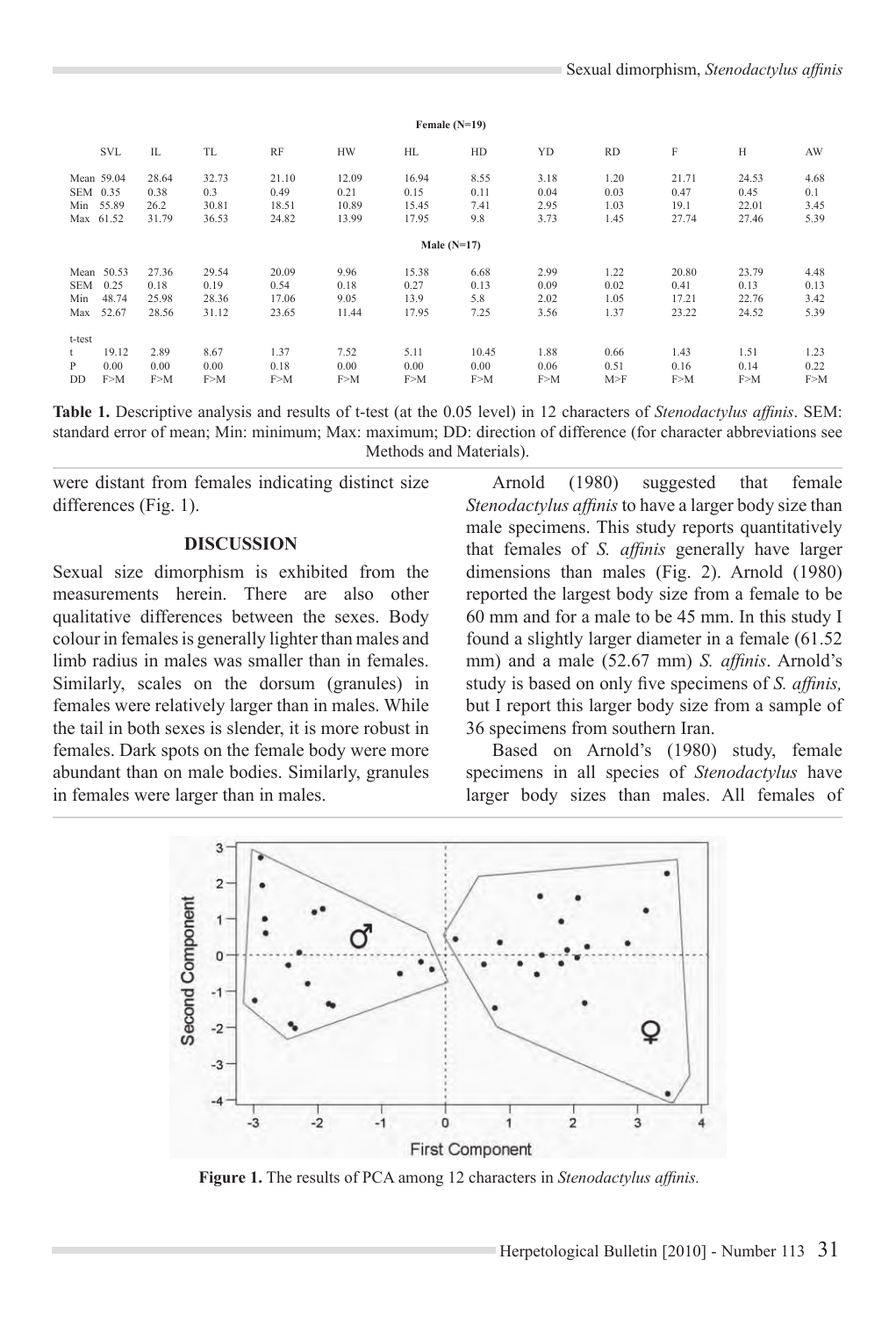

**Figure 2.** Male and female specimens of *Stenodactylus affinis*. © Farhang Torki.

*S. doriae* from all sample areas are larger than males, except in one locality, Oman, where males have a larger body size. It could be possible that the male specimens in the *S. doriae* samples were not adults but were subadults. The size of the sample group was also only based on five specimens from Oman. It is possible that, considering my study herein, and the above low sample size, that an altered morphology and maximum size for S. *doriae* may exist in wild populations. Further collection of wild specimens would be needed to prove this.

Arnold's (1980) study also reported maximum body size differences between the sex of S. doriae (24 mm) and *S. leptocosymbotes* (20 mm), and these are currently the largest known specimens of each species (Arnold, 1980). Differences of similar size contrast can be found in other species. In *S. grandiceps* the females differ from males by 2.5 mm and by 3.0 mm in *S. khobarensis*. Other *Stenodactylus* spp. also have maximum sizes between these ranges. Differences between the largest male and female of *S. affinis* in Arnold (1980) was 15 mm. Herein I report a a maximum difference to be 8.8 mm for S. affinis. This reduced difference could be because of an increased, and perhaps more accurate, sample size. It is possible that the number of specimens sampled may influence the relationships between body size divergence in Arnold (1980). He measured 182

specimens of *S. doriae* and 120 *S. leptocosymbotes* but only a few specimens of *S. grandiceps* (11), *S. affinis* (5) and *S. yemenensis* (9).

Although female specimens in all Stenodactylus have a larger body size, sexual divergence occurs in only two species (*S. doriae* and *S. leptocosymbotes*). To compare my study with Arnold (1980), body size divergence in *S. affinis* (8.8 mm) is similar to *S. pulcher* (8.5 mm), *S. petrii* (9.0 mm), and *S.*  slevini (9.0 mm). Head size of females in these species is bigger than males. This is similar to some other geckos, for example, *Tropiocolotes helenae fasciatus* (Torki, 2007).

Head-size dimorphism, which is common in squamate reptiles is a trait that may be influenced by both ecological segregation as well as by sexual selection (Shine, 1991). Camilleri & Shine (1990) suggest that head-size dimorphism in some snakes is the result of morphological adaptation for prey-size specialization. Head-size dimorphism in lizards is usually attributed to sexual selection or resource defense where males with larger heads are more successful in intra-sexual confrontations (Carothers, 1984; Hews, 1988).

Body size, as expressed by inter-limb distance, is one factor that shows fecundity selection. Interlimbs in females of some geckos such as T. h. *fasciatus* are significantly larger than males. This aspect is similar for *S. affinis*. Larger inter-limbs